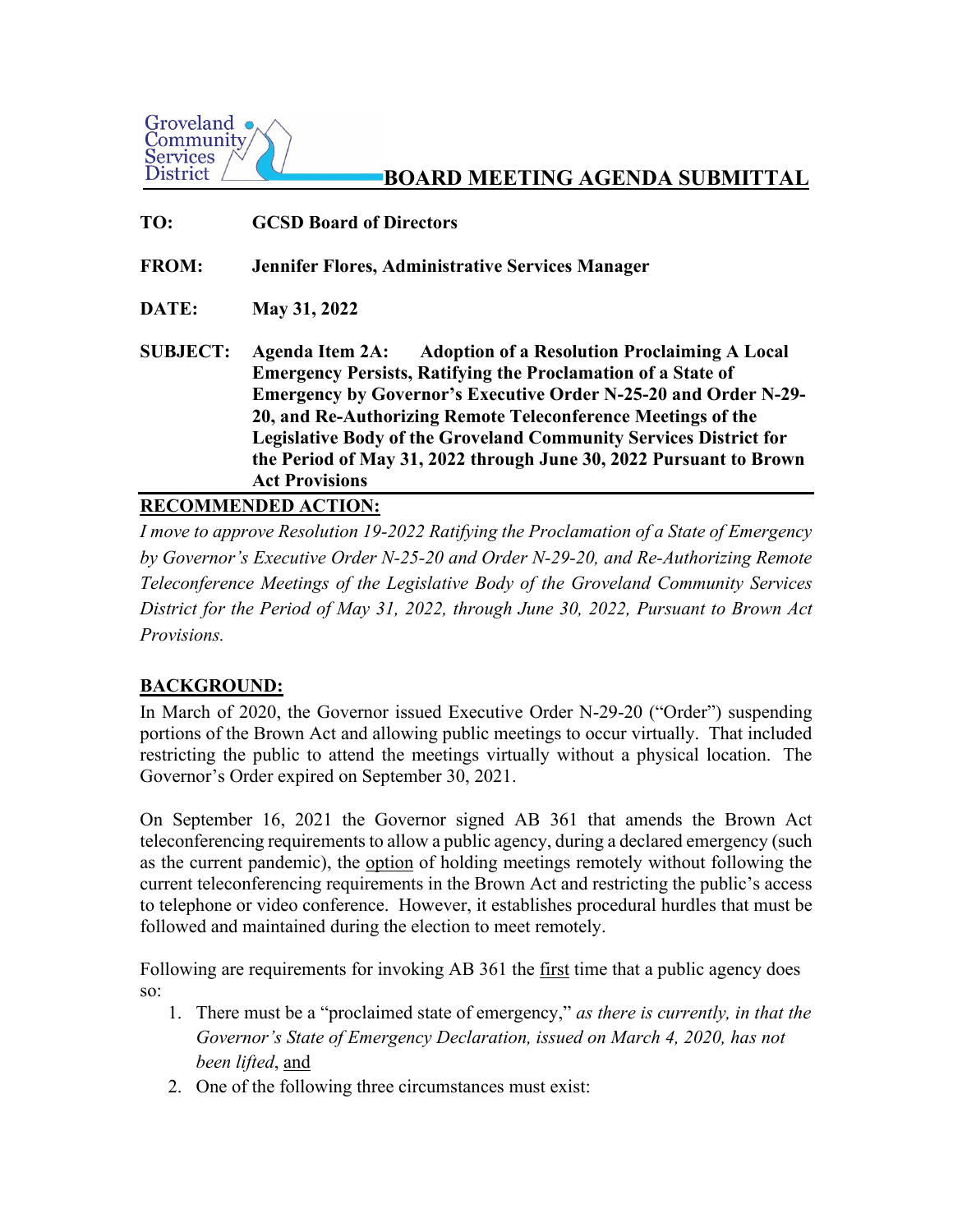- a. State or local officials have imposed or recommended measures to promote social distancing, *which also currently exist in California in light of the COVID-19 pandemic*;
- b. The meeting is held to determine, by majority vote, whether as a result of the emergency, meeting in person would present imminent risks to health or safety of attendees; or
- c. The majority of the legislative body has voted that, as a result of the emergency, meeting in person would present imminent risk to the health or safety of attendees.

If a public agency wishes to consider invoking AB 361 for subsequent meetings, the following is required for those subsequent meetings:

- 1. The proclaimed state of emergency must remain active; or
- 2. State or local officials have imposed or recommended measures to promote social distancing; and
- 3. Not later than 30 days after teleconferencing for the first time under the AB 361 rules, and every 30 days thereafter, the Legislative body shall make the following findings by majority vote:
	- The legislative body has reconsidered the circumstances of emergency, and at least one of the following circumstances exist:
		- a. The state of emergency continues to directly impact the ability of the members to meet safely in person; or
		- b. State or local officials continue to impose or recommend measures to promote social distancing.

The requirement that a Legislative body must make one of the two findings listed directly above by majority vote every 30 days to continue to invoke AB 361, will result in the need to hold special Board meetings prior to some of the regularly scheduled monthly meetings as they will fall outside the 30-day window.

# **FISCAL IMPACT:**

None.

# **ATTACHMENTS:**

1. Resolution 19-2022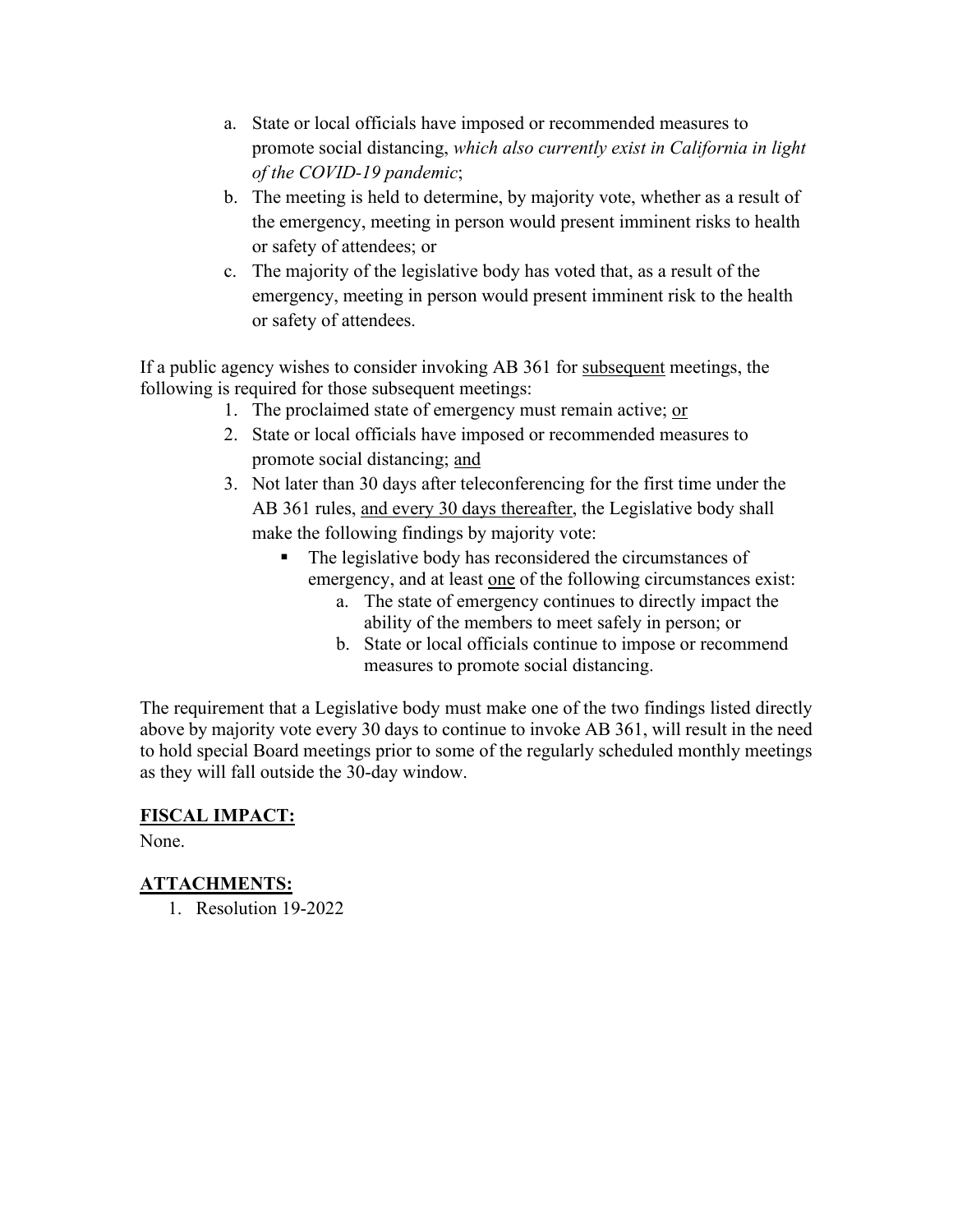#### **RESOLUTION 19-2022**

#### **A RESOLUTION OF THE BOARD OF DIRECTORS OF THE GROVELAND COMMUNITY SERVICES DISTRICT PROCLAIMING A LOCAL EMERGENCY PERSISTS, RE-RATIFYING THE PROCLAMATION OF A STATE OF EMERGENCY BY GOVERNOR'S EXECUTIVE ORDER N-25-20 AND ORDER N-29-20, AND RE-AUTHORIZING REMOTE TELECONFERENCE MEETINGS OF THE LEGISLATIVE BODIES OF THE GROVELAND COMMUNITY SERVICES DISTRICT FOR THE PERIOD MAY 31, 2022, TO June 30, 2022, PURSUANT TO BROWN ACT PROVISIONS**

**WHEREAS**, the Groveland Community Services District is committed to preserving and nurturing public access and participation in meetings of the Board of Directors; and

**WHEREAS**, all meetings of Groveland Community Services District's legislative bodies are open and public, as required by the Ralph M. Brown Act (Cal. Gov. Code 54950 – 54963), so that any member of the public may attend, participate, and watch the District's legislative bodies conduct their business; and

**WHEREAS,** the Brown Act, Government Code section 54953(e), makes provision for remote teleconferencing participation in meetings by members of a legislative body, without compliance with the requirements of Government Code section 54953(b)(3), subject to the existence of certain conditions; and

**WHEREAS,** a required condition is that a state of emergency is declared by the Governor pursuant to Government Code section 8625, proclaiming the existence of conditions of disaster or of extreme peril to the safety of persons and property within the state caused by conditions as described in Government Code section 8558; and

**WHEREAS,** a proclamation is made when there is an actual incident, threat of disaster, or extreme peril to the safety of persons and property within the jurisdictions that are within the District's boundaries, caused by natural, technological or human-caused disasters; and

**WHEREAS**, it is further required that state or local officials have imposed or recommended measures to promote social distancing, or, the legislative body meeting in person would present imminent risks to the health and safety of attendees; and

**WHEREAS,** the Board of Directors previously adopted a Resolution, Number 13-2021 on March 31, 2021, finding that the requisite conditions exist for the legislative bodies of Groveland Community Services District to conduct remote teleconference meetings without compliance with paragraph (3) of subdivision (b) of section 54953; and

**WHEREAS,** as a condition of extending the use of the provisions found in section 54953(e), the Board of Directors must reconsider the circumstances of the state of emergency that exists in the District, and the Board of Directors has done so; and

**WHEREAS,** emergency conditions persist in the District, specifically, a state of emergency remains active in that the Governor's State of Emergency Declaration, issued on March 4, 2020, has not been lifted; and

**WHEREAS,** the state and local officials have recommended social distancing in light of the ongoing Covid-19 pandemic; and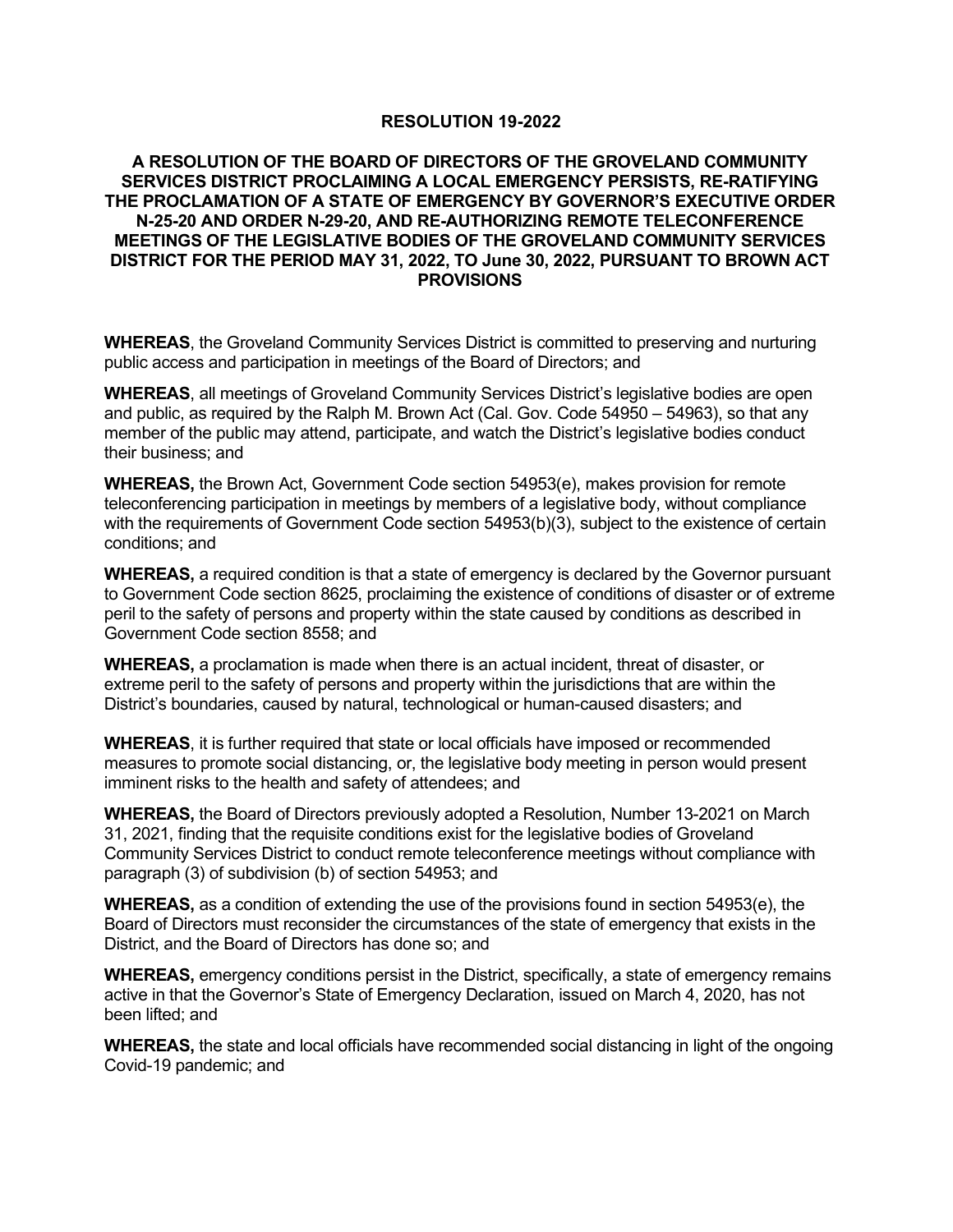### RESOLUTION 19-2021

#### Page  $|2|$

**WHEREAS,** the Board of Directors does hereby find that a state of emergency remains active in that the Governor's State of Emergency Declaration, issued on March 4, 2020, has not been lifted, and, the state and local officials have recommended social distancing in light of the ongoing Covid-19 pandemic has caused, and will continue to cause, conditions of peril to the safety of persons within the District that are likely to be beyond the control of services, personnel, equipment, and facilities of the District, and desires to affirm a local emergency exists and re-ratify the proclamation of state of emergency by the Governor of the State of California; and

**WHEREAS**, as a consequence of the local emergency persisting, the Board of Directors does hereby find that the legislative bodies of Groveland Community Services District shall continue to conduct their meetings without compliance with paragraph (3) of subdivision (b) of Government Code section 54953, as authorized by subdivision (e) of section 54953, and that such legislative bodies shall continue to comply with the requirements to provide the public with access to the meetings as prescribed in paragraph (2) of subdivision (e) of section 54953; and

**WHEREAS**, the District has taken measures to ensure the public has ease of access to teleconference meetings of the Board of Directors by including detailed instructions on how to observe and participate and the direct meeting link on published agendas as well as detailed instructions for public comment submission.

### **NOW, THEREFORE, THE BOARD OF DIRECTORS OF GROVELAND COMMUNITY SERVICES DISTRICT DOES HEREBY RESOLVE AS FOLLOWS:**

Section 1. Recitals. The Recitals set forth above are true and correct and are incorporated into this Resolution by this reference.

Section 2. Affirmation that Local Emergency Persists. The Board of Directors hereby considers the conditions of the state of emergency in the District and proclaims that a local emergency persists throughout the District, and state and local officials have recommended social distancing in light of the ongoing Covid-19 pandemic.

Section 3. Re-ratification of Governor's Proclamation of a State of Emergency. The Board hereby ratifies the Governor of the State of California's Proclamation of State of Emergency, effective as of its issuance date of October 12, 2021

Section 4. Remote Teleconference Meetings. The GENERAL MANAGER and legislative bodies of Groveland Community Services District are hereby authorized and directed to take all actions necessary to carry out the intent and purpose of this Resolution including, continuing to conduct open and public meetings in accordance with Government Code section 54953(e) and other applicable provisions of the Brown Act.

Section 5. Effective Date of Resolution. This Resolution shall take effect immediately upon its adoption and shall be effective until the earlier of (i) November 10, 2021 or such time the Board of Directors adopts a subsequent resolution in accordance with Government Code section 54953(e)(3) to extend the time during which the legislative bodies of Groveland Community Services District may continue to teleconference without compliance with paragraph (3) of subdivision (b) of section 54953.

**PASSED AND ADOPTED** by the Board of Directors of Groveland Community Services District, this 31st day of June 2022, by the following vote:

AYES: NOES: ABSTAIN: ABSENT: